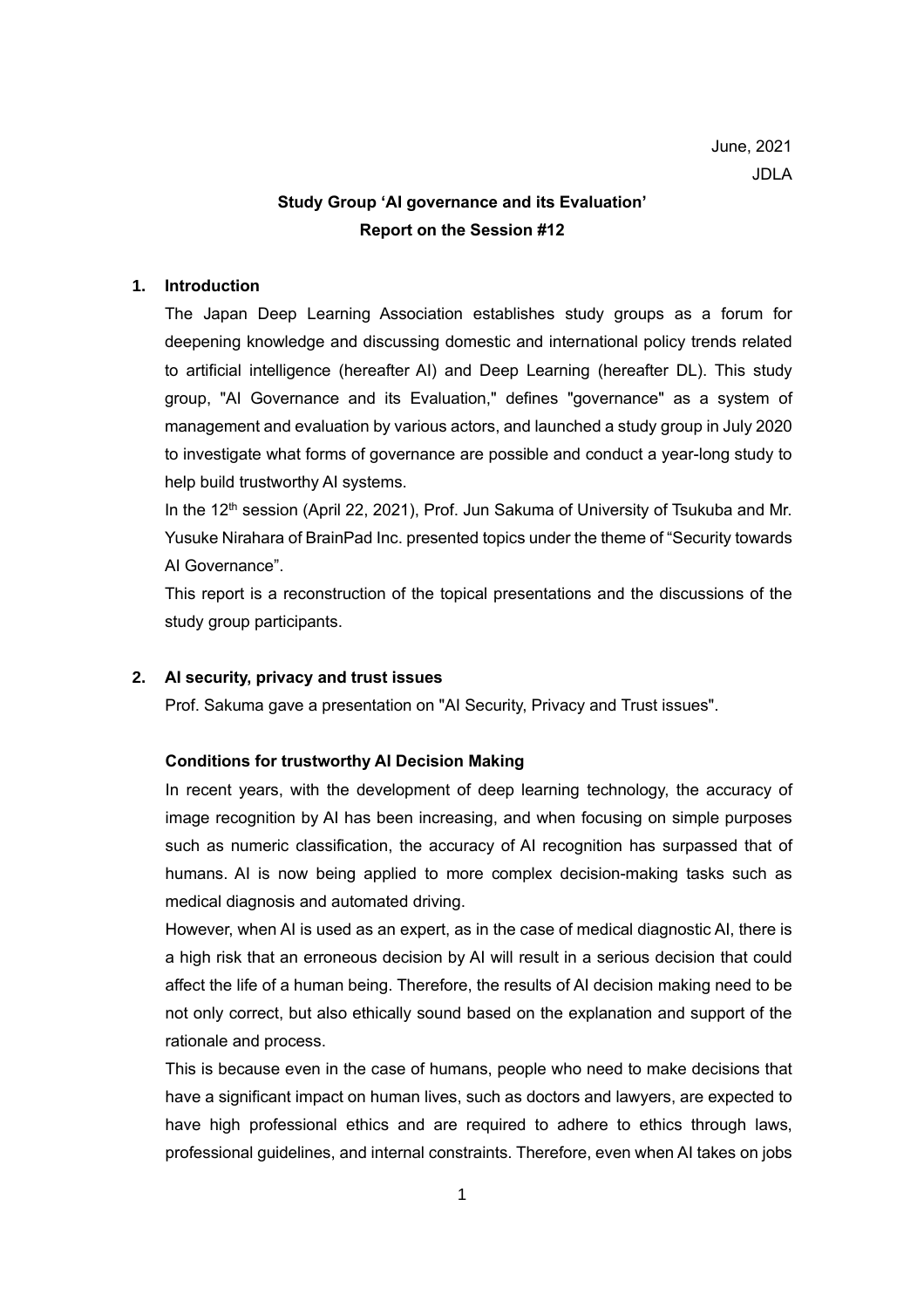that require high professional ethics, we need to make sure that the results of AI decisions are ethically sound.

Prof. Sakuma cites the following Table 1 as conditions for trustworthy AI decision making.

| Minimum      | required                                     | <b>Expert-level quality</b>                     |                                   |
|--------------|----------------------------------------------|-------------------------------------------------|-----------------------------------|
| Conditions   |                                              | Compliance with Laws and Regulations            |                                   |
| Constraints  |                                              | Resilience to environmental changes and attacks |                                   |
|              |                                              | Respect                                         | for   Respects for human autonomy |
|              |                                              | human rights                                    | Privacy-preserving                |
|              |                                              |                                                 | Fairness-awareness                |
| Verification | Explainability of the basis for the decision |                                                 |                                   |
|              |                                              | Traceability of the decision-making process     |                                   |

**Table 1: Conditions for trustworthy decision makings by AI**<sup>1</sup>

✓ Constraints

It is a condition that should be considered for quality, even if it somewhat limits the goal of profit maximization.

- $\checkmark$  Resilience to environmental changes and attacks See "Attacks on AI" below.
- $\checkmark$  Respects for human autonomy

Respect for the human autonomy must be a condition for AI to make decisions that affect human lives, such as in medical treatment or court cases, because depriving humans of their right to self-determination may cause serious problems.

✓ Privacy-preserving

In the development and use of AI, it is necessary to consider the technical aspects of AI, such as the fact that data collected without the full consent of individuals/ companies should not be used, and that personal information should not be exploited from AI models.

✓ Fairness-awareness

See "Fairness-awareness" below.

- $\checkmark$  Explainability of the basis for the decision See "AI Security," below.
- $\checkmark$  Traceability of the decision-making process When an AI makes a wrong decision, it is essential that the decision-making process can be tracked by humans to see how the wrong decision was made.

 $1$  Excerpts from the public materials of this study group.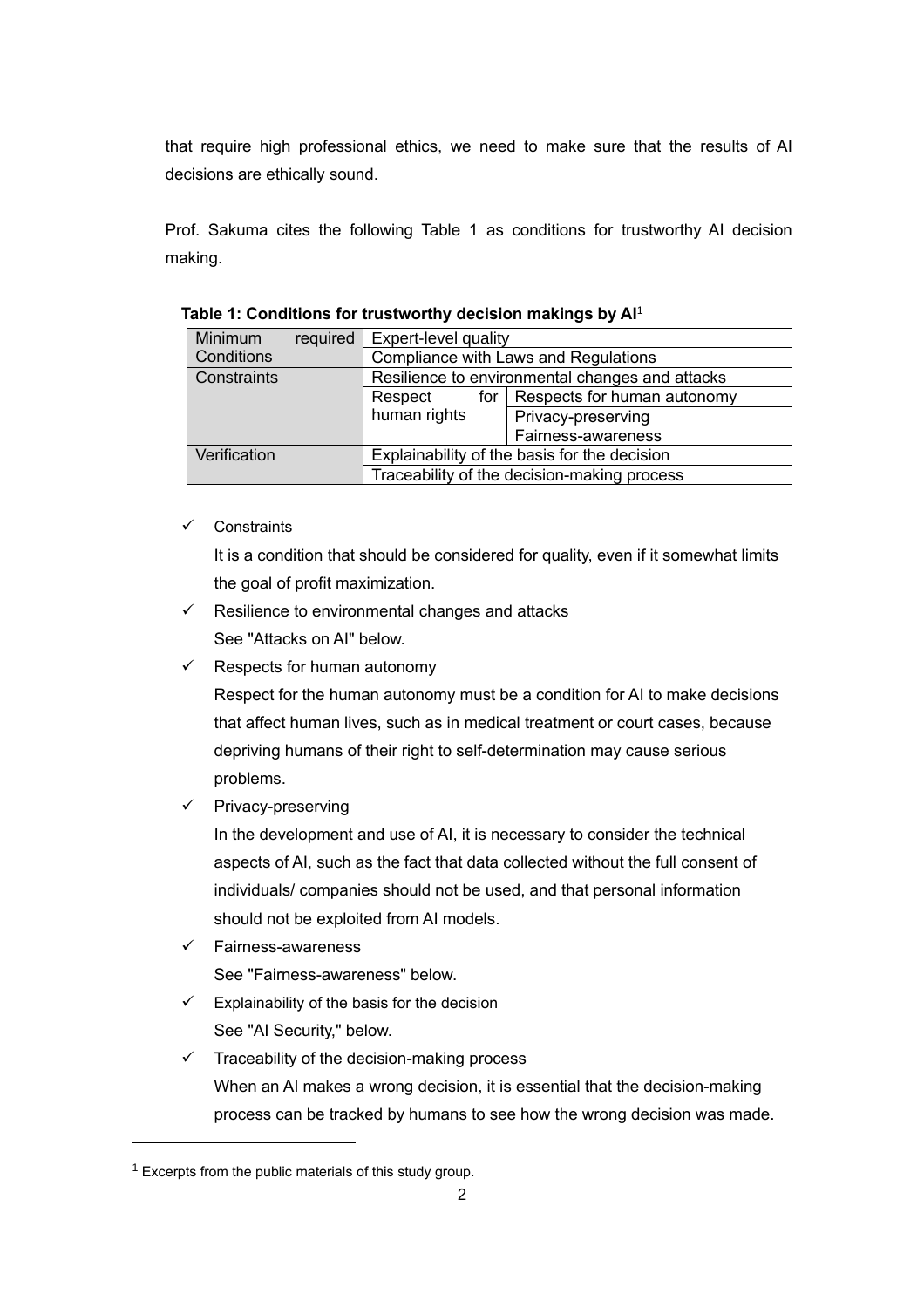If AI services are designed without considering the conditions for trusted decision makings by AI, there is a risk of making third parties unhappy, which is not expected by AI service providers. It is vital to keep the aforementioned perspectives in mind when developing AI services.

### **Attacks on AI**

There is an attack on AI called adversarial examples, which add subtle noises to the input data, causing the AI model to make false predictions. For example, when noise is cleverly added to an image of a panda, the AI recognizes it as a gibbon instead of a panda. It turns out that adversarial examples can be created for any image.

Adversarial examples can also be created for audio, which contains subtle noise to make the AI recognize it as something else. For example, when a sound that sounds music to humans contains a minute noise, the voice recognition AI recognizes it as a voice command calling for a fire engine. Audio adversarial examples can be broadcast from speakers, radios, etc., and thus are highly diffusible and can be used to reach and forcibly manipulate the target device.

The adversarial examples also attack explainability, feeding the AI with image that contain a faint noise to make it give a completely different explanation. If the AI behaves unstable as described above, it may not be trusted by AI service users even if the performance of the AI itself is high. Therefore, stability against environmental changes and attacks is necessary for trustworthy AI decision makings.

### **Fairness-awareness**

AI decision making would impact human lives (e.g., hiring, credit scoring, admissions, insurance rating). Some AI have already been making some of the decisions that humans make. Therefore, fairness needs to be considered in AI decision making.

The reason AI makes decisions that cause discrimination is due to its dependence on human attributes. For example, if hiring AI depends on gender, it may decide to hire males and reject females, even if their performance and background data are similar. This is referred to as gender discrimination by AI. However, regardless of whether the decision-making entity is human or AI, it is necessary to define discrimination and consider fairness.

COMPAS, an algorithm that predicts a defendant's likelihood of recidivism, has been adopted by several states in the U.S. to assist judges in making decisions on bail amounts, sentencing, and other matters. In 2015, however, Julia Angwin pointed out that COMPAS's predictive results were subject to racial bias. She found out that in some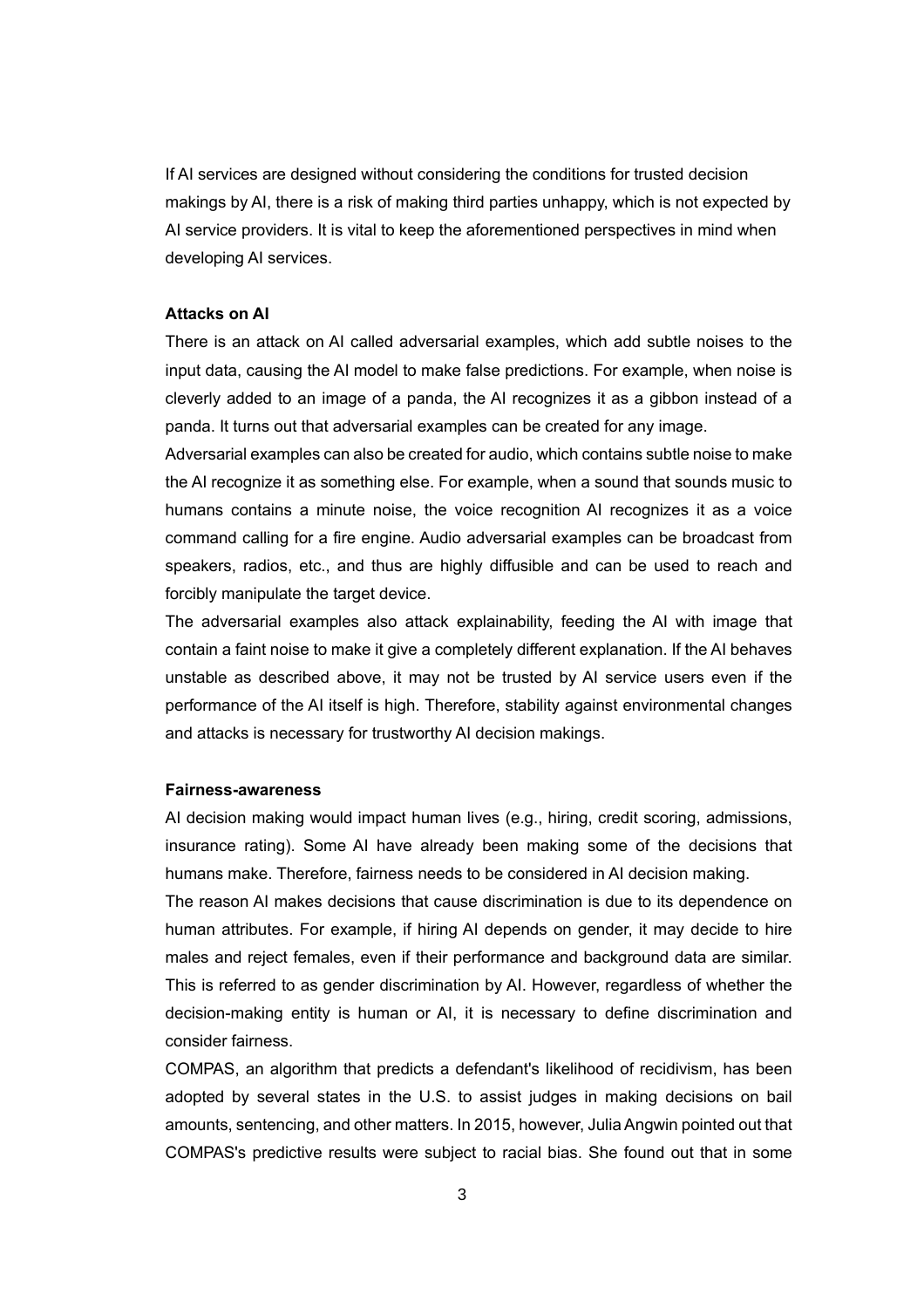cases, COMPAS assessed lower recidivism risk scores for whites than was actually the case, and higher scores for people of color. Although COMPAS itself is a simple algorithm that cannot be called AI, it suggests that there is an issue of how to evaluate the fact that discrimination is caused by statistical judgment and how to ensure fairness. One of the measures of fairness is demographic parity, is the conditional distribution of decision makings with respect to the consideration attribute (e.g., gender) and the gap with respect to the consideration attribute value (e.g., male/female). One measure to ensure fairness is to make this gap smaller and let it learn to achieve the fairness indicator.

#### **AI Security**

Communications security is security for the simple task of communicating information, but no perfect defense against unauthorized access to communications has yet to be found. For many years, there has been a tit-for-tat situation in which defenders take countermeasures against attacks, and attackers find vulnerabilities in those countermeasures and attack them. As a result, continuous research on security measures has become the essence of maintaining a high level of security.

Security measures for AI are even more complex than communications security measures; the key point in AI security is that attacks against AI are often carried out by AI, so defensive measures must also be made by AI.

Note that just as in the case of communications security, AI security will continue to be a battlefield as well.

### **3. Cyber threats related to AI and its countermeasures**

Next, Mr. Nirahara spoke on the topic of "Cyber Threats Related to AI and its Countermeasures".

### **Security for AI systems**

There are six points in an AI system that can be targeted for attack: input data in the learning process, algorithms during information processing, learned models, original data in the inference process, models, and output results.

An example of an attack on the original data in the inference process is to change the original image by one pixel, causing the AI to make a wrong decision in image recognition. As another example of an attack on output results, although not AI, is the cyberattack on the supervisory control and data acquisition (SCADA) system of Iran's nuclear facilities using Stuxnet. In this attack, the rotation cycle of the centrifuges was falsified, and the centrifuges were destroyed over a period of several months to six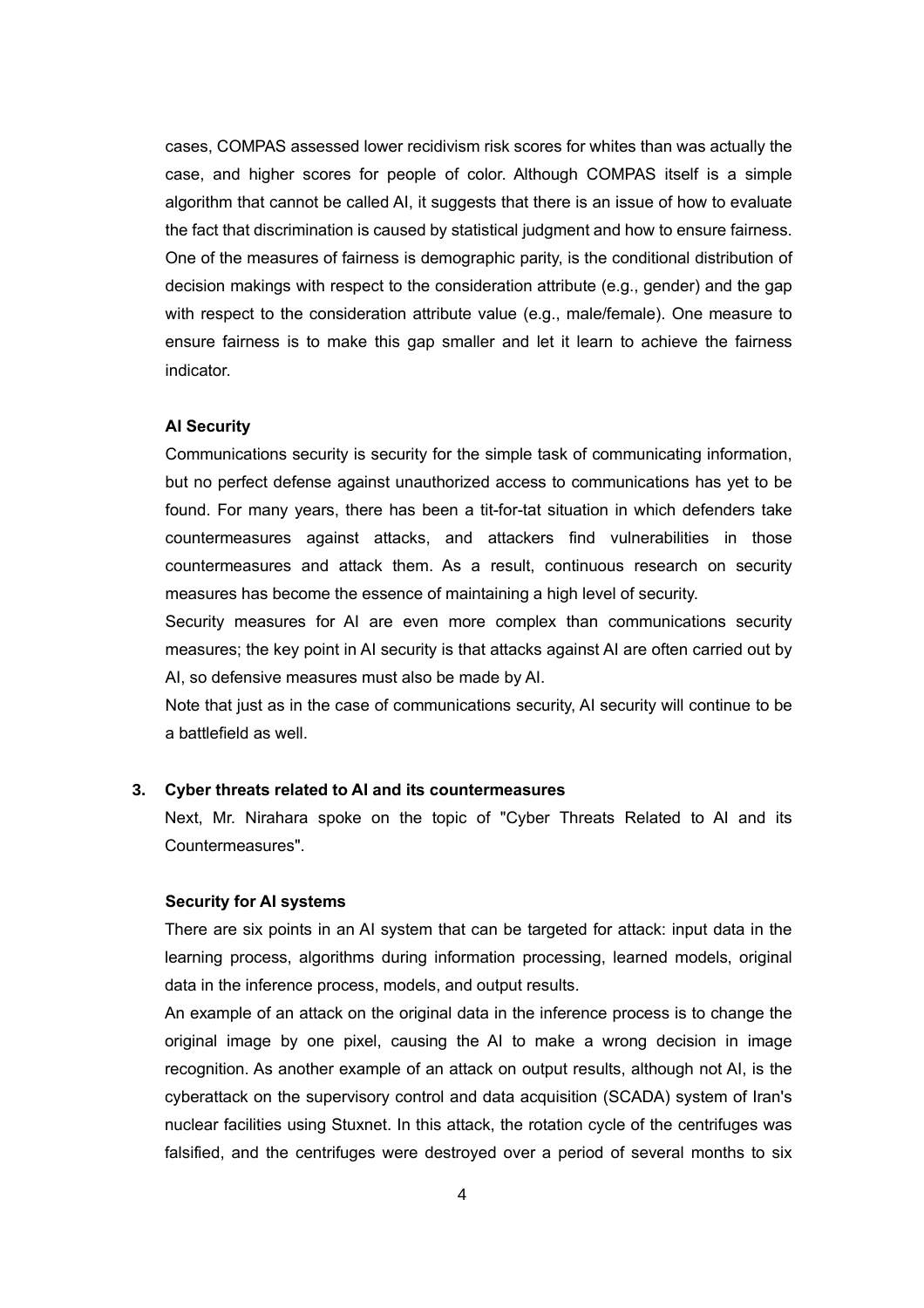months by making the monitoring monitor show that the centrifuges were normal. This cyberattack on the nuclear facility was a so-called zero-day attack. The vulnerability can be eliminated by applying a corrective patch, but zero-day attacks target unknown vulnerabilities, making it difficult to prevent attacks beforehand. The case suggests that when considering the security of AI systems, it is necessary to consider the security of the entire software that incorporates the AI, not just the AI model.

#### **Cyber Resilient Software**

There is an initiative to solve the issue of increased redelivery by determining the home status of residents based on the amount of electricity used by smart meters. On the other hand, digitalization of home status may pose a risk of kidnapping, assassination of important persons, theft, burglary, etc. Since there have been incidents of theft by SECOM security guards,<sup>2</sup> full-scale commercialization of the service is required after taking into account the possibility of incidents such as the aforementioned occurring through the use of smart meters. It is also necessary to consider measures to deal with the risk of data leakage in the supply chain related to the service provision by telecommunication companies, power companies, delivery companies, analysis companies, etc. While users can enjoy the benefit of reduced redeliveries by using smart meter data, they must be aware that they themselves are exposed to the aforementioned risks, and it will be essential to operate services based on consensus.

However, in reality, it is sometimes difficult to take full-scale countermeasures against cyberattacks until after the actual damage has been occurred. For example, Google has been working on building a Zero Trust Network $3$  since January 2010, when the company announced that its intellectual property had been stolen due to hacking from China.<sup>4</sup> The Zero Trust Network is based on the premise that all systems must be hacked and all communications must be authenticated (Zero Trust), instead of the "cyber security" concept of building a wall to protect and defend against cyberattacks. This should be done in conjunction with the concept of "cyber resilience," which focuses on recovering from cyber-attack damage as soon as possible and gaining stronger super-resilience. In recent years, the U.S. Department of Defense and the Davos Forum have been focusing on "cyber resilience" as a matter of concern.

DevSecOps<sup>5</sup> is useful for developing cyber resilient software. It applies security at all

<sup>2</sup> [https://www.asahi.com/articles/ASMDB5CTPMDBPIHB02C.html](about:blank) (in Japanese)

 $3$  A network security concept. The approach is to inspect, log, and examine the traffic of all devices, assuming that they should not all be trusted by default.

<sup>4</sup> https://googleblog.blogspot.com/2010/01/new-approach-to-china.html

 $5$  DevOps is a set of practices based on the concept of software development (Dev) teams and IT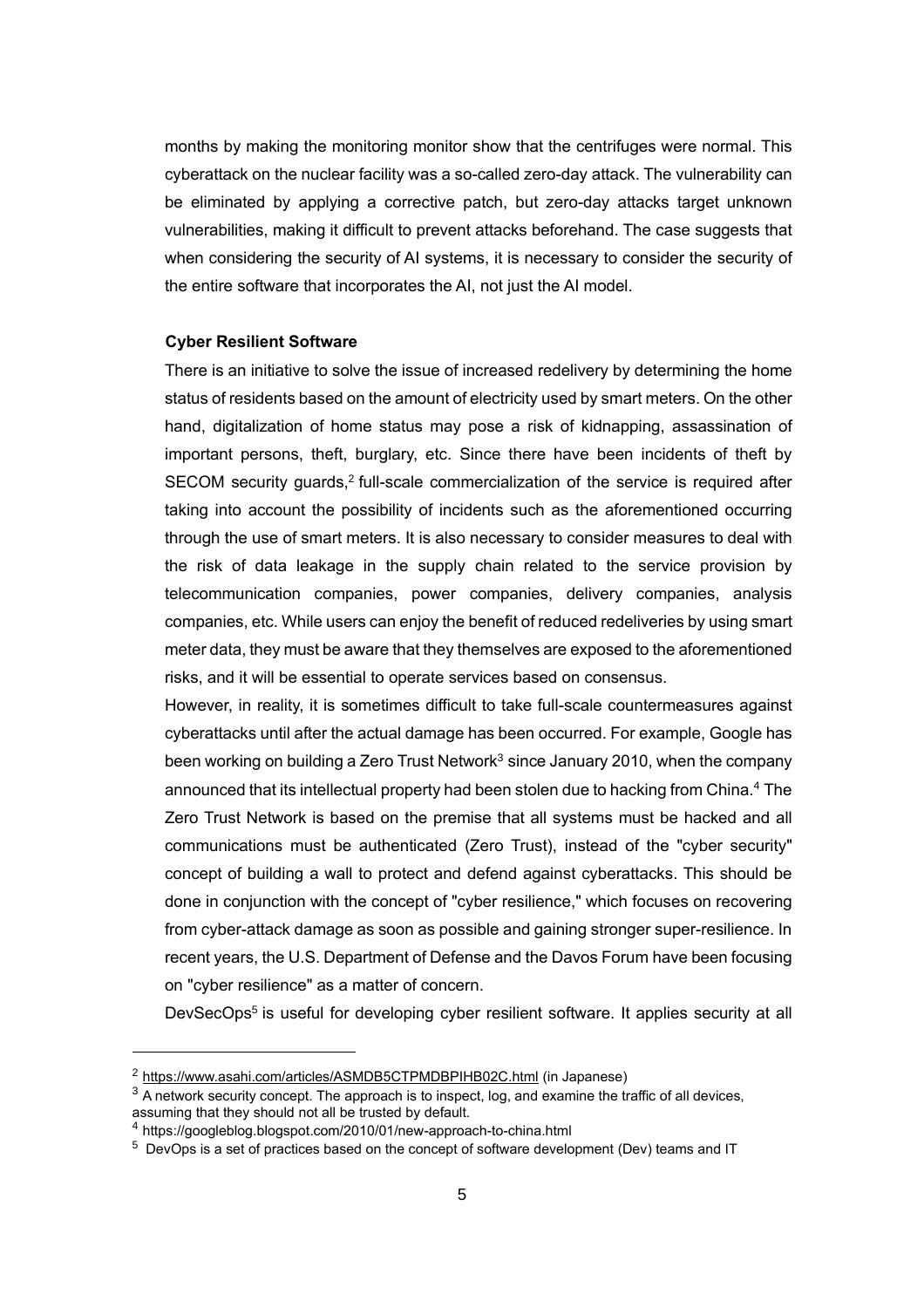phases of the software lifecycle: planing, service design, development, testing, and operations. Specifically, in the planning phase, it considers what kind of attack threats exist; in the service design phase, it detects the possibility of AI service users being compromised; in the development phase, it secures coding and analyze source code vulnerabilities; in the testing phase, it conducts automated vulnerability testing and countermeasures against vulnerabilities identified by attacks from white hackers; in the operation phase, regular security scans and security audits are conducted, and open source is updated if vulnerabilities are found in the open source.

Recently, the concept of security-conscious AI development called "MLSecOpes," which combines DevSecOps and MLOps<sup>6</sup>, has been advocated mainly in North America. In addition, the Adversarial ML Threat Matrix, an open source framework for detecting, responding to, and remediating threats against ML (machine learning) systems, has been released by Microsoft, IBM, Carnegie Mellon University, and other volunteer communities. <sup>7</sup>

#### **Hybrid Threats**

The major threats to international security in the future will be hybrid threats that combine methods of attack on physical space (land, sea, and air), information space (cyber and cognitive space), and outer space.

Hybrid threats came to prominence in the wake of Russia's operations conducted during its annexation of Crimea in 2014, and warfare across domains has come to be referred to as hybrid warfare. Hybrid warfare is one of the theories of military strategy which combines conventional warfare  $8$ , irregular warfare  $9$  and cyberwarfare with other influencing methods. The annexation of Crimea by Russia was the result of a referendum held by the Crimean Parliament in which more than 95% of the votes cast in favor of the annexation of the autonomous Republic of Crimea from Ukraine and annexed it to the Russian Federation.<sup>10</sup>

- $\leq$  Hybrid threats seen during annexation of Crimea $>$
- ✓ Blocking communication lines between Ukraine and Crimea

 $9$  A form of conflict that cannot be categorized as conventional warfare, such as a conflict in which a people take up arms voluntarily or with the help of a foreign power.

operations (Ops) teams complementing each other's missions to increase the usefulness of systems to the business and to ensure rapid and reliable implementation and operation. DevSecOps is the combination of DevOps development and operations with the addition of security.

 $6$  Based on the DevOps approach, it refers to a method that integrates the development and operation of machine learning (ML) models and manages a series of lifecycles from development to operation. <sup>7</sup> https://github.com/mitre/advmlthreatmatrix

 $8$  A form of warfare conducted by a trained military force organized by the state.

 $10$  The annexation of Crimea is not considered to have received international approval.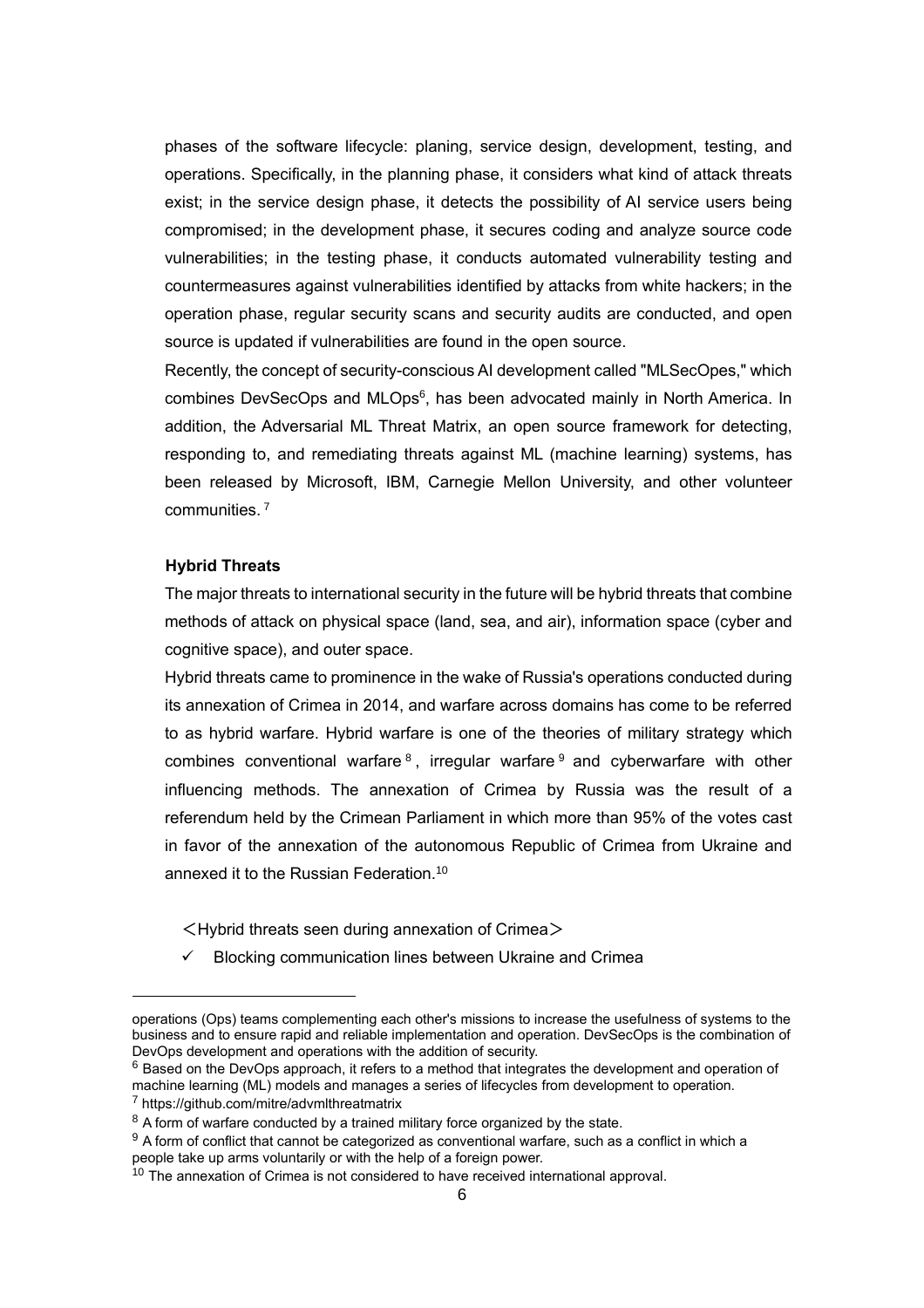- $\checkmark$  Using social networking to spread information about demonstrations and riots in Ukraine and information that may cause unrest among Russian residents in Crimea.
- $\checkmark$  DDoS attacks on websites
- ✓ Occupation of airports, government buildings, and the Crimean Provincial Council by vigilantes known as the Little Green Men

Focusing on space, positioning satellites (e.g., GPS), communication satellites, meteorological satellites, and early warning satellites communicate between space and the earth, thus space is also a target of cyber security. Therefore, it is necessary to consider the security risks (attacks on satellites<sup>11</sup>) of the internal mechanism of satellites, earth-to-satellite and satellite-to-satellite. Furthermore, given that autonomous control functions based on AI technology are essential for spacecraft and rockets in space development, such as the asteroid explorer Hayabusa, it is necessary to take measures against these security risks in future space development.

The idea of security resilience under hybrid threats requires a multi-domain (land, sea, air, cyberspace, cognitive world, space, AI is also part of it) security resilience mindset; AI systems are important, but they are only part of the total software. The response to hybrid threats needs to be considered based on the national security policy.

# **Cyber Grand Challenge**

In August 2016, DARPA<sup>12</sup> hosted the Cyber Grand Challenge (CGC), the world's first competition to create automatic defense systems capable of identifying software flaws, formulating patches and deploying them on a network, and attacking their opponents' weakness.

At the 2016 CGC, a computer system "Mayhem" created by a spin-off team of the Carnegie Mellon University known as ForAllSecure won the competition. Mayhem uses an automated software testing technique called fuzzing to automatically test for program vulnerabilities. It involves automatically inputting amounts of data to the test subject identify vulnerable areas.

# <**Types of Fuzzing**>

Random fuzzing: Feeds random inputs into a program

 $11$  The types of attacks on satellites include (1) arm, scientific spray, net, high-power microwave, and jamming attacks from military satellites, (2) laser irradiation of optical satellites from the ground, (3) attacks by anti-satellite attack missiles, (4) spoofing and jamming attacks on ground inter-satellite communications, and (5) cyberattacks on ground control facilities.

<sup>&</sup>lt;sup>12</sup> Abbreviation for Defense Advanced Research Projects Agency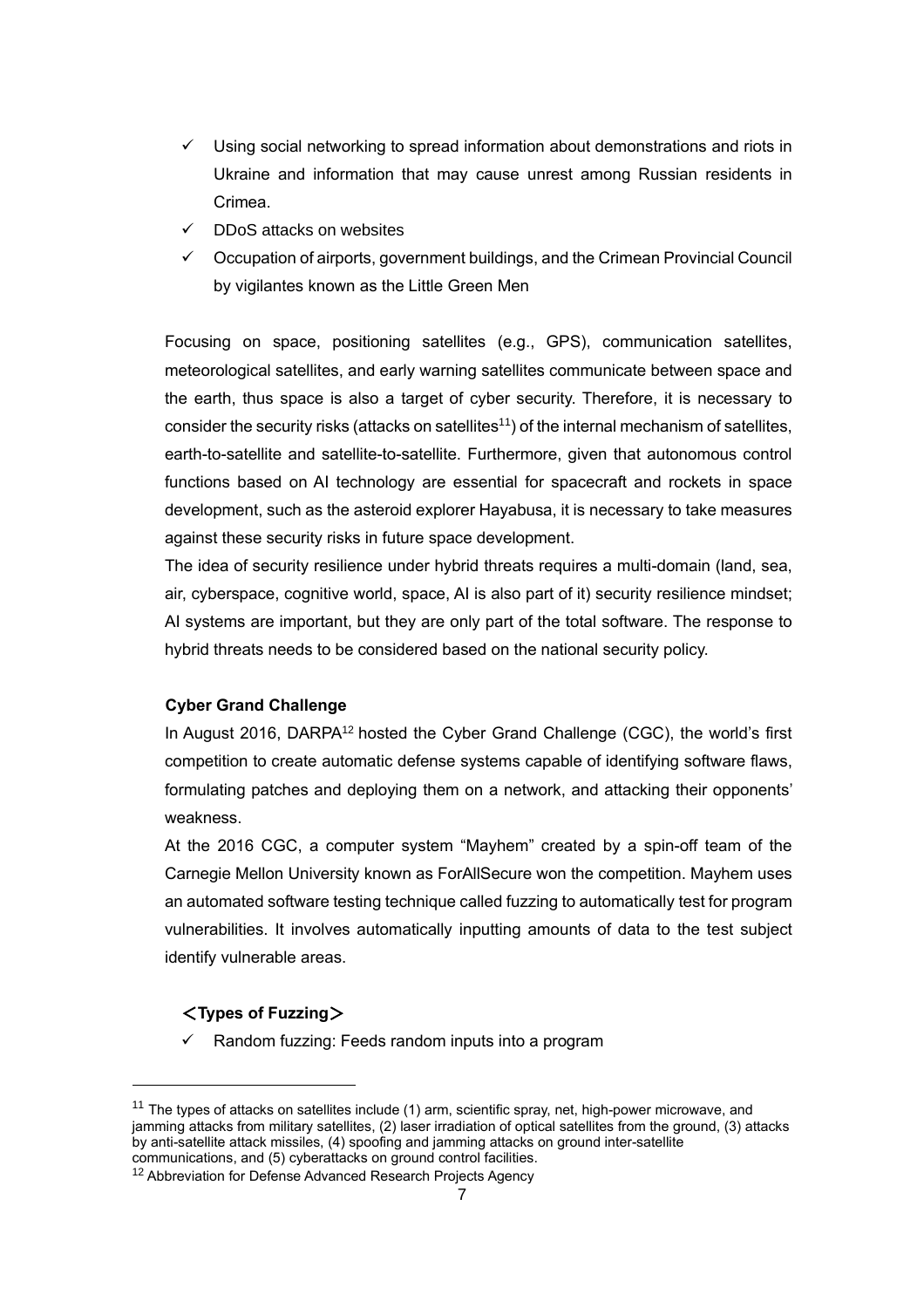- $\checkmark$  Template fuzzing: Feeds inputs based on a set of manually prepared templates into a program.
- $\checkmark$  Generational fuzzing: Feeds auto-generated inputs into a program.
- $\checkmark$  Guided fuzzing: Automatically generates inputs and feeds the next inputs into a program while learning from the results. The effectiveness of each test case is scored and reinforcement learning is performed.

Fuzzing is a technique that is routinely used by Google and Microsoft for vulnerability detection. Mayhem, which combines fuzzing and other testing techniques, has since been adopted by the U.S. Department of Defense and is being used as a highly accurate vulnerability detection AI system. How to develop such AI for cyber defense is also becoming a critical point in the future security of the cyber world.

## **4. Discussion points in the question and answer session**

In the 12th session, the contents of the "Security towards AI governance" were discussed. The following questions and answers were raised based on the topics discussed.

### **Security concepts for AI systems**

- ✓ It is necessary to be aware that the risk assessment results of an AI model alone may be different from those of the entire AI system.
- ✓ Since AI is a part of a system, it is necessary to set up system security by utilizing general system security frameworks and standard procedures. However, since it is difficult to address all security risks of AI, it is necessary to build AI systems with the knowledge to assume about potential threats and to make assumptions to be able to respond to threats when they occur.
- ✓ It is necessary to recognize the possibility of AI services being attacked and to assume the purpose and target of AI services being attacked. In addition, it should be recognized that the purpose of cyberattacks is not only for amusing crimes, but also for military purposes, monetary purposes, etc.
- ✓ Security measures need to be changed depending on the scenario of an attack on AI services; what are the issues that pose the greatest risk to AI services and the likelihood of those issues occurring need to be considered.
- ✓ Security measures are often considered by assuming the worst case. The approach of assuming and taking measures based on the usage pattern does not necessarily achieve perfect security. However, since it is not realistic to take measures against all cyber security risks, it is possible as a security strategy to take measures starting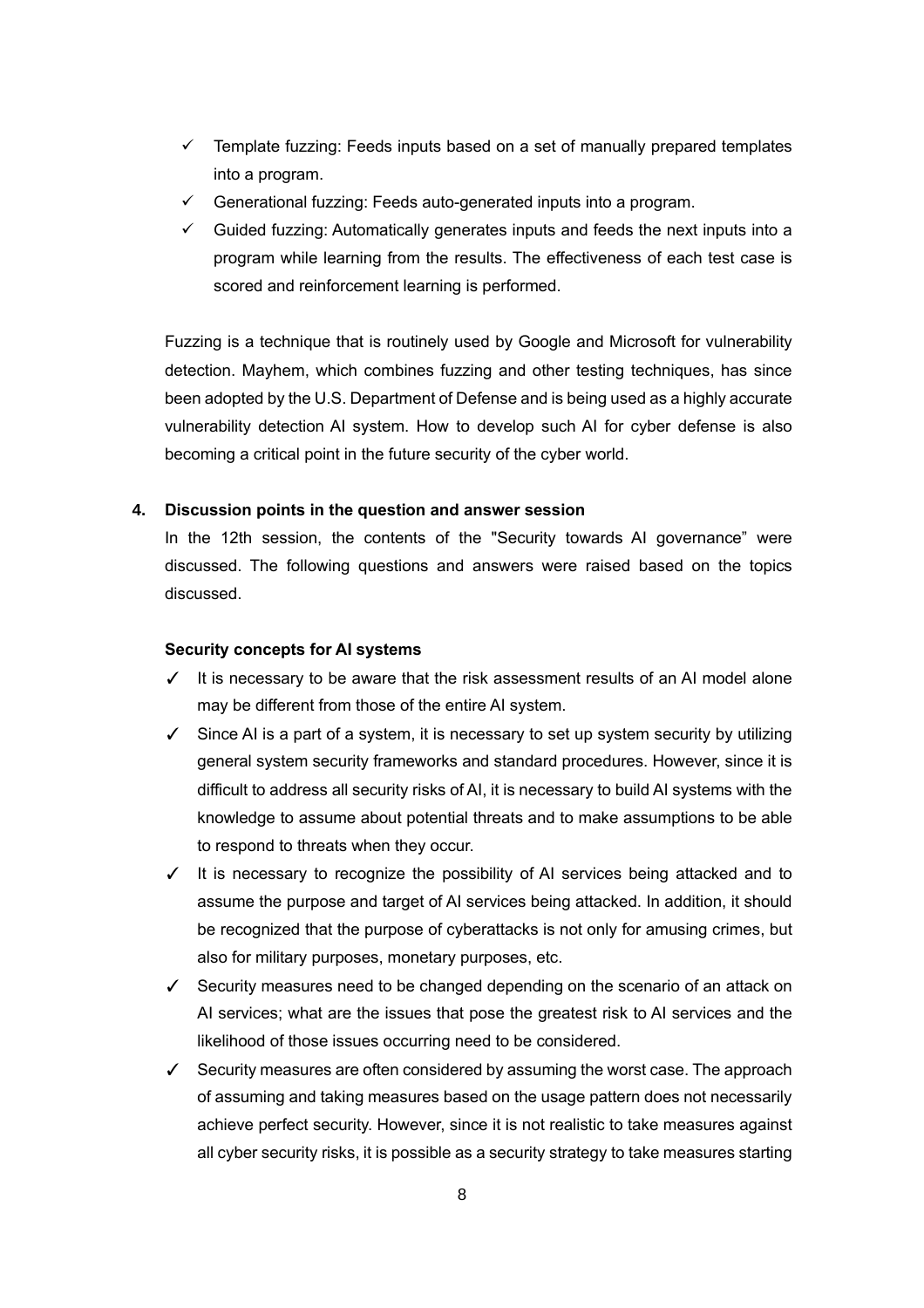from the areas where vulnerabilities are likely to affect the external environment in light of the service usage patterns.

- $\checkmark$  The level of cyber security risk measures for their services is something that even GAFAM<sup>13</sup> personnel are struggling with. Prioritization of security measures and compromises that allow for some degree of risk are also necessary for business operations.
- ✓ If the behavior of a system that deviates from expectations is a bug, then in the case of AI, any behavior that deviates from expected decision-making, including issues of robustness and fairness, can be considered a bug, so issues caused by AI mechanisms can also be considered an issue within the scope of "security."

### **Education on AI Security**

- ✓ It is important to provide education to increase the number of researchers on AI security issues in universities. Currently, there are not many universities that have departments in the computer science area.
- ✓ With the development of information technology, the field of security as an academic discipline is also developing, and as ML/DL develops further, it is expected that a certain percentage of researchers in conventional laboratories on security will be engaged in research on AI security (research on ML/DL security).
- ✓ It is necessary to conduct research on AI security not only for the security of AI alone, but also in conjunction with cyber and military strategies.

# **Attacks on AI**

- ✓ We should make the assumption that AI is not perfect, because even if AI is not attacked, AI misjudgments will not be zero, and the results of AI decisions will not be 100% correct.
- ✓ In audio adversarial examples, it is possible to deliberately develop noises such as "call the fire department".
- ✓ Audio adversarial examples can also attack using the ultrasonic bands that are inaudible to humans.
- ✓ Students with specialized education are capable of creating adversarial examples. Although a certain level of ML/DL knowledge is required, the creation of adversarial samples itself is not difficult. However, it is difficult to create the conditions for spreading the adversarial examples to the external environment, and in the case of audio adversarial examples, it is not immediately possible to spread the adversarial

<sup>&</sup>lt;sup>13</sup> GAFAM is an acronym for the five big American technology companies: Google, Apple, Facebook, Amazon and Microsoft.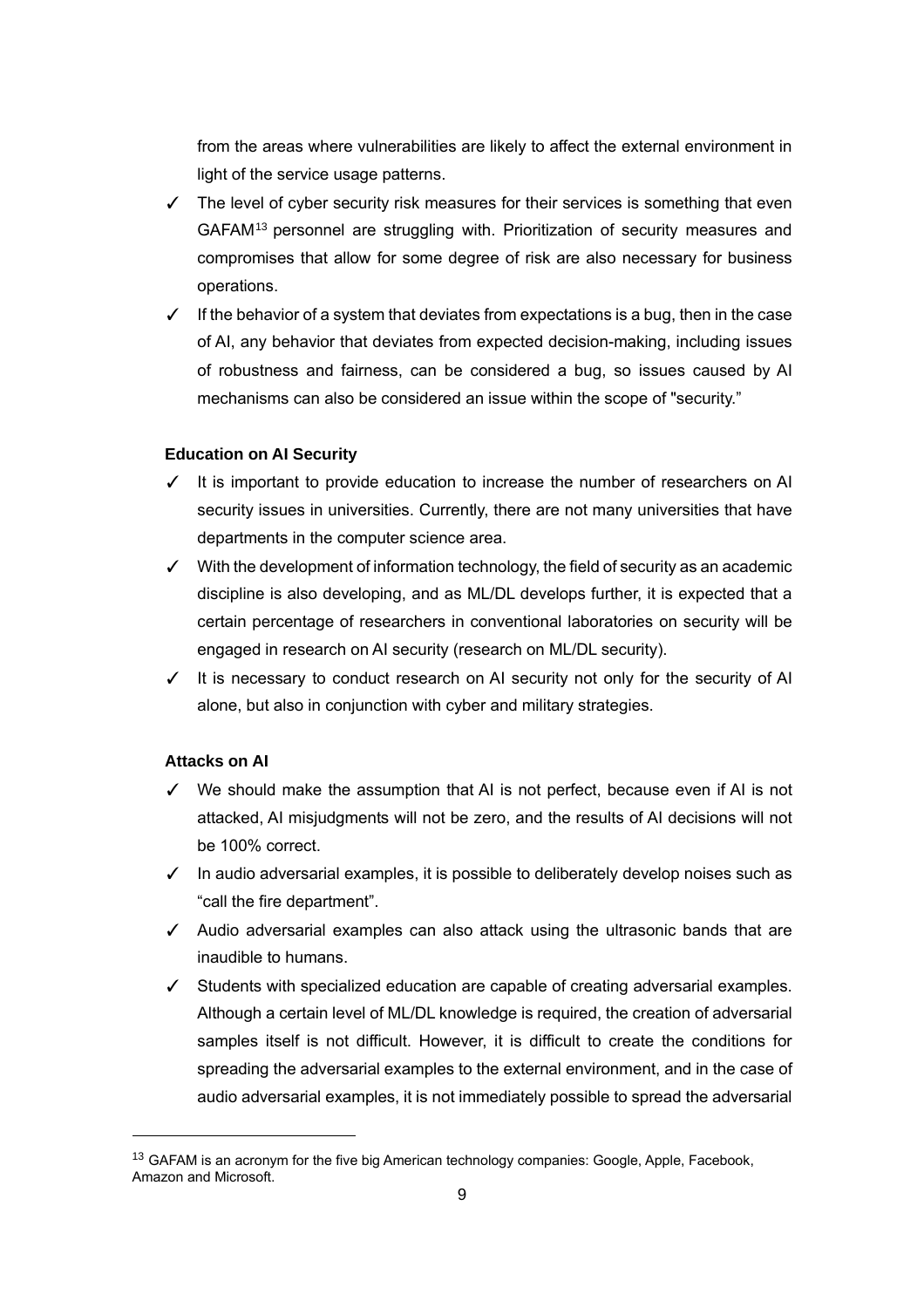examples to other people's smartphones. Adversarial examples are created on the assumption that they will access the speech recognition model, but the specification does not allow for easy access to the speech recognition model of smartphones.

✓ Attacks on AI services are not only technical attacks on AI models, but also human attacks, so even if we try to respond technically, we may be threatened artificially.

# **How to Increase Security Resilience**

- $\checkmark$  It is essential to recognize the fact that security risks will always exist. For example, if you use Google Workspace or Microsoft Office365, you can see that you are exposed to security risks from events such as spam emails being automatically excluded, or device authentication being used to reject unauthorized logins to the system.
- ✓ Some people do not upgrade their operating systems for fear of the impact such as the possibility that the system may stop working, but it is important to apply patches that resolve known vulnerabilities, and it is also important to establish an operational system to do so.
- ✓ It is necessary to visualize security risks and accumulate organizational measures and decisions to counter those risks.

# **Positioning security in businesses**

- ✓ In fact, in digital transformation, profit generation is a priority and security is an afterthought.
- ✓ It is a business decision to prioritize between improving system functions and addressing security vulnerabilities, and it is required to position security as part of CRM (customer relationship management) and service branding and make decisions on a business level.

We will continue to discuss AI governance in Japan and abroad through this study group.

Written by Yuki Kiyomi Translated by Michiko Shimizu